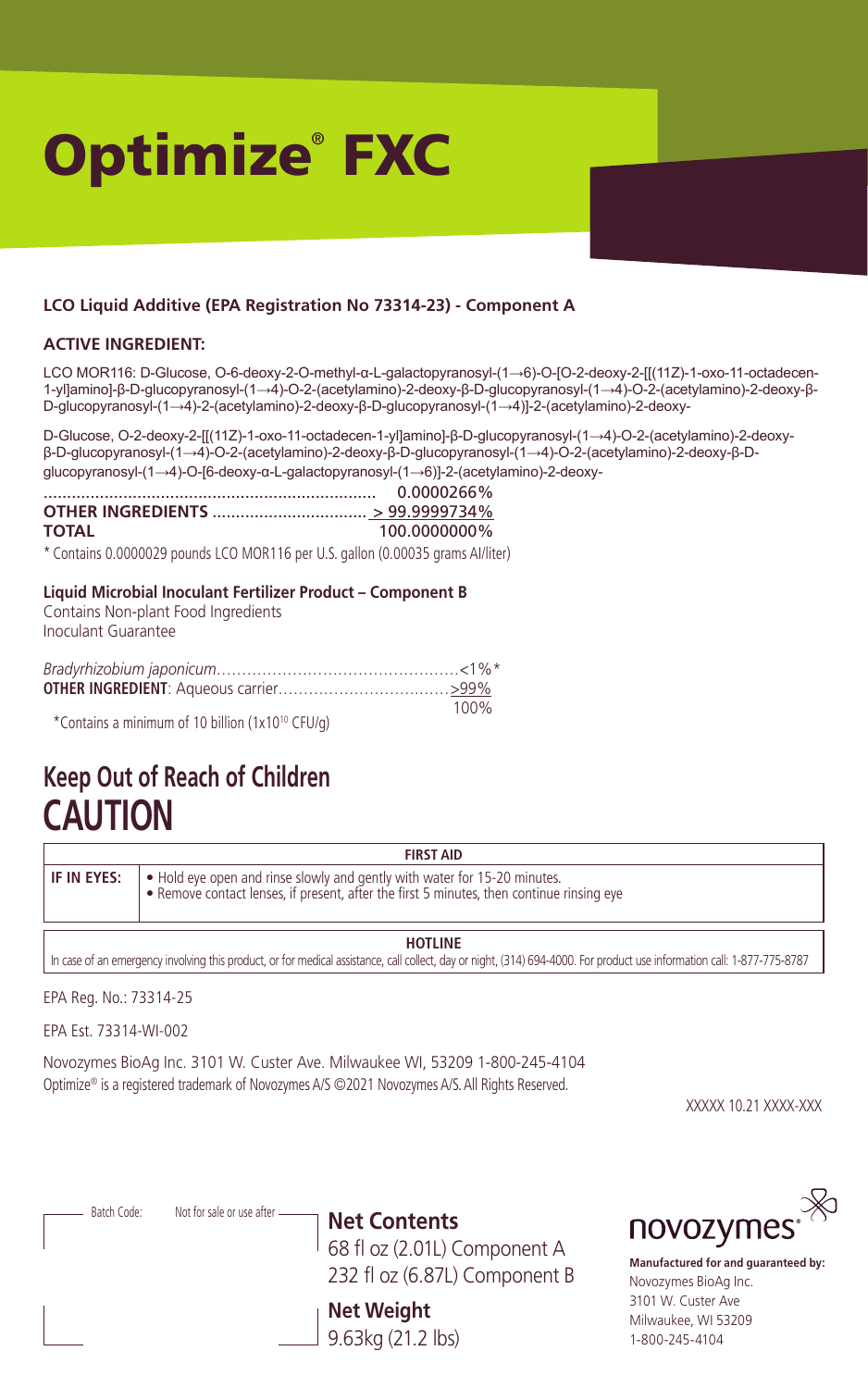# **PRECAUTIONARY STATEMENTS HAZARDS TO HUMANS AND DOMESTIC ANIMALS**

#### **USER SAFETY RECOMMENDATIONS**

- Wash hands thoroughly with soap and water after handling and before eating, drinking, chewing gum, using tobacco or using the toilet.
- Users should remove clothing/PPE immediately if pesticide gets inside. Then wash thoroughly and put on clean clothing.

#### **PERSONAL PROTECTIVE EQUIPMENT (PPE)**

All mixers, loaders, applicators, and other handlers must wear chemical resistant gloves, long-sleeved shirt, long pants, and shoes plus socks.

Follow manufacturer's instructions for cleaning and maintaining PPE. If no such instructions for washables exist, use detergent and hot water. Keep and wash PPE separately from other laundry.

# **ENVIRONMENTAL HAZARDS**

Do not apply directly to water, or to areas where surface water is present or to intertidal areas below the mean high water mark. Do not contaminate water when disposing of equipment washwater or rinsate.

# **DIRECTIONS FOR USE**

#### **Read the entire label before using this product.**

It is a violation of Federal law to use this product in a manner inconsistent with its labeling. Do not apply this product in a way that will contact workers or other persons, either directly or through drift. Only protected handlers may be in the area during application. For any requirements specific to your State and Tribe, consult the State/Tribe agency responsible for pesticide regulation.

# **Agricultural Use Requirements**

Use this product only in accordance with its labeling and with the Worker Protection Standard, 40 CFR part 170. This standard contains requirements for the protection of agricultural workers on farms, forests, nurseries, and greenhouses, and handlers of agricultural pesticides. It contains requirements for training, decontamination, notification, and emergency assistance. It also contains specific instructions and exceptions pertaining to the statements on this `label about personal protective equipment (PPE), notification to workers, and restrictedentry interval. The requirements in this box apply to uses of this product that are covered by the Worker Protection Standard.

PPE required for early entry to treated areas (that is permitted under the Worker Protection Standard and that involves contact with anything that has been treated, such as plants, soil, or water), is:

- long-sleeved shirt and long pants
- shoes plus socks

Notify workers of the application by warning them orally and by posting warning signs at entrances to treated areas.

### **PRODUCT DESCRIPTION:**

Optimize® FXC contains two components (A and B) in separate containers, combining LCO Liquid Additive (EPA Reg. No. 73314-23) with an industry approved *Bradyrhizobium*  inoculant.

Component A contains the LCO in Optimize® FXC and has multiple modes of action that stimulate the growth of plant roots. When used in combination with *Bradyrhizobium japonicum*, Optimize® FXC promotes nodulation and colonization of *Bradyrhizobium japonicum* on the root. Additionally, Optimize® FXC stimulates germination of mycorrhizal spores and promotes mycorrhizal symbiosis in the root zone. Mycorrhizae are beneficial fungi that colonize plant roots and can form networks in the soil. Plant roots recognize LCO and other signals produced by the germinating mycorrhizal spores and *Bradyrhizobium* to stimulate root growth. Increased root growth can provide improved access to soil nutrients including nitrogen and water. These modes of action support the growth and yield potential of the crop.

- Promotes nodulation and colonization of *Bradyrhizobium* on the root
- Stimulates germination of mycorrhizal spores
- Enhances interactions between plant roots and microbes which increases root growth as well as nutrient and water uptake through the roots
- Increases yield potential
- LCO increases root mass and branching within the plant thereby providing potential enhanced root establishment and yield enhancement through additional nutrient uptake.

Component B is a liquid microbial inoculant that contains Bradyrhizobium japonicum. *Bradyrhizobium japonicum* forms root nodules which convert, or fix, nitrogen in the air into forms the plant can use. When combined in Optimize® FXC, the LCO and *Bradyrhizobium japonicum* combine multiple modes of action to increase yield potential.

#### **USE INSTRUCTIONS:**

Optimize® FXC combines LCO Liquid Additive (component A) with a liquid microbial inoculant containing *Bradyrhizobium japonicum* (component B). The 68 fl oz (2.01L)

bottle of component A, containing LCO, is intended to be mixed together with the 232 fl oz (6.87L) bladder of component B inoculant containing Bradyrhizobium japonicum to treat 400 units of soybean seed. Mix the entire contents of components A and B prior to application.

#### **APPLICATION RATE:**

• Apply at a rate of 1.5 fl oz/100 lb seed (44.4 ml/45.4 kg).

#### **FOR BEST RESULTS**

- Open package only when ready to use.
- Plant within 120 days of adding to bare soybean seed.

Additional practices may be recommended for certain situations, see 'Seed Treatment Recommendations' section below.

### **DIRECTIONS FOR USE FOR CONTINUOUS APPLICATION**

- Start preparation of the Optimize® FXC only when you are ready to apply to seed.
- To ensure an even suspension shake the Liquid Bladder (component B) well. Settling of bacteria during storage is normal.
- Add LCO Liquid Additive (component A) into the Liquid Bladder, which contains the inoculants. Close the Liquid Bladder cap and agitate the premix.
- Pour the contents of the Liquid Bladder into the inoculant slurry tank.
- Alternatively mix the bladder contents and liquid additive together in a dedicated inoculant slurry tank
- Only prepare enough material that you can treat in a standard work day.
- Apply to the seed as soon as possible.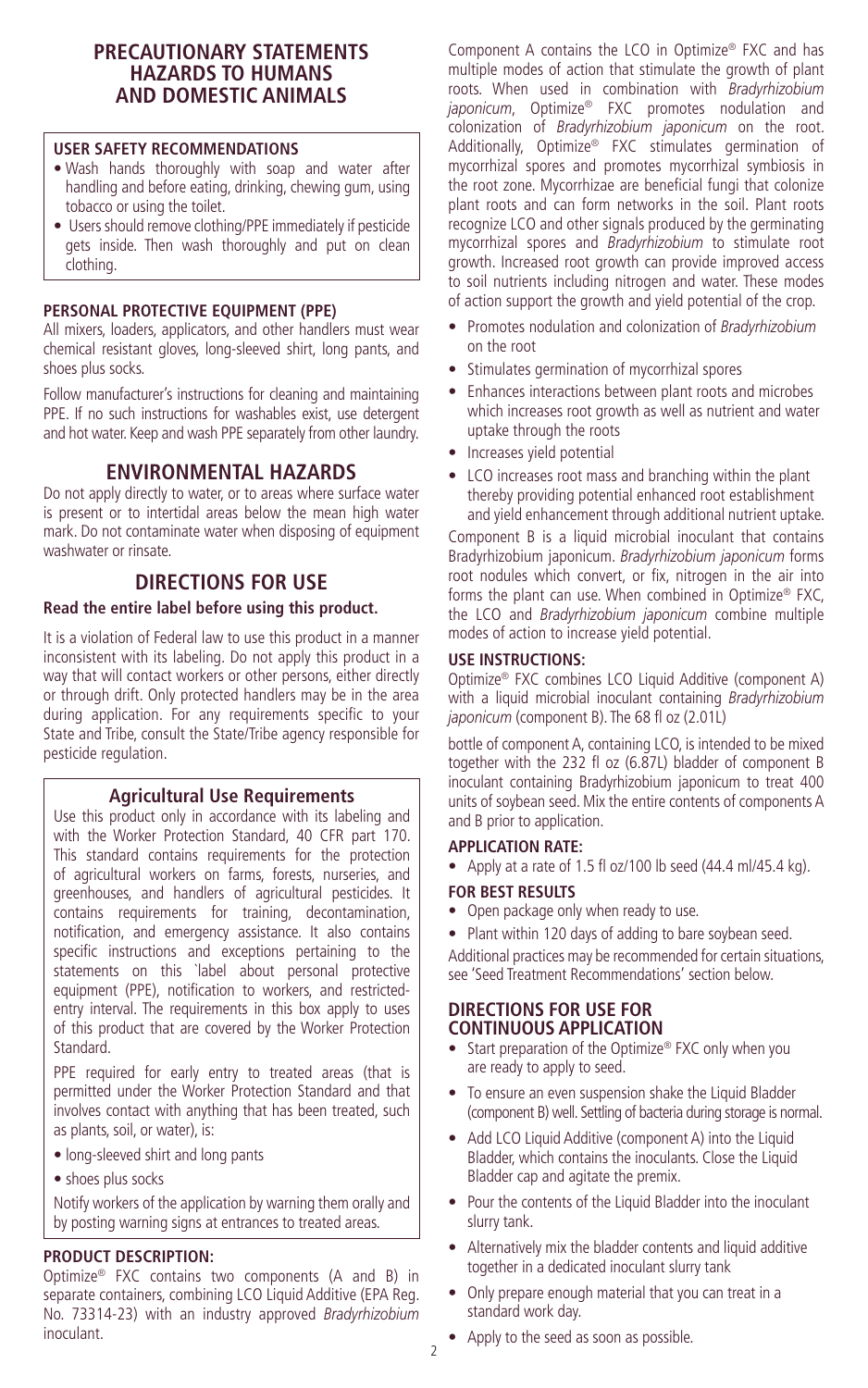- Calibrate the system to ensure that 1.5 fl oz (44.4 ml) of Optimize® FXC flows out of the nozzle in the time that 100 lb (45.4 kg) of seed passes beneath it.
- For retail application only.

# **Seed Treatment Recommendations**

• We do not recommend the use of additional water, polymers, or dyes beyond what is required with the seed treatment. If Optimize® FXC is applied to bare seed without other seed treatment products, non-chlorinated water may need to be added to Optimize® FXC, and the slurry applied at 3.0 fl oz/cwt. No additional carrier is needed if applied with approved seed treatment products.

**TANK MIX COMPATIBILITY:** Optimize® FXC contains viable *Bradyrhizobium* japonicum. Avoid mixing with other seed treatments as viability may be impacted. Visit www. novozymesbioag.com for a list of compatible seed treatment products.

**CHEMICAL COMPATIBILITY:** Optimize® FXC is physically and biologically compatible with a wide range of seed treatments when applied simultaneously or sequentially to the seed. However, application with other seed treatments may reduce the Optimize® FXC planting window. If additional seed treatments are required when applying, contact your dealer or Novozymes BioAg, Inc for specific recommendations. Observe the most restrictive of the labeling limitations and precautions of all products used in mixtures.

Additional practices may be recommended for certain situations including planting on land previously used for pasture, planting soybeans for the first time or other conditions that may limit nodulation. Double inoculation or other practices may be recommended in these situations for best results. For additional information please contact your supplier or visit www. novozymesbioag.com.

Double inoculation, the act of using a double application of a rhizobial inoculant, is recommended in certain soil conditions (such as when planting on land previously used for pasture or planting soybean for the first time). Double inoculation can be achieved by application of any combination of liquids, peat powders, or furrow-applied liquid or granule rhizobial inoculants that are labeled for the target crop. For additional information, please see www.novozymesbioag.com

Seed Dying: All seed commercially treated with this product must be adequately dyed with a suitable color to prevent accidental use as food for humans or feed for animals. Use an EPA-approved dye or colorant that imparts an unnatural color to the seed. Any dye or colorant added to treated seed must be cleared for use pursuant to 40 CFR, Part 153.155.

# **Seed Labeling:**

The user is responsible for ensuring that the treated seed container meets all of the requirements under the Federal Seed Act. The Federal Seed Act requires that the container of seed treated with Optimize® FXC must be labeled with the following statements:

- This seed has been treated with LCO MOR116.
- Do not use treated seed for food, feed or oil production.

The US Environmental Protection Agency also requires the following statements on the container of seed treated with Optimize® FXC:

- Wear long-sleeved shirt, long pants, shoes, socks, and chemical-resistant gloves when handling treated seed.
- Store treated seed away from food and feed, and do not allow access by children, pets, or livestock. Do not reuse empty seed containers.
- Surplus treated seed or empty seed containers should be stored or disposed according to local requirements.
- Do not contaminate bodies of water when disposing of excess treated seed or wash waters from planting equipment.

# **CROP ROTATION**

There are no restrictions on crop rotation. All crops can be replanted immediately without restrictions.

# **Storage and Disposal**

Do not contaminate water, food, or feed by storage, disposal, or cleaning of equipment.

# **PESTICIDE STORAGE:**

Store in original container away from feed and food. Store in a cool, dry place. Do not store in direct sunlight.

# **PESTICIDE DISPOSAL:**

Wastes resulting from the use of this product may be disposed of on site or at an approved waste disposal facility. If these wastes cannot be used according to label instructions, contact your State Pesticide or Environmental Control Agency or the Hazardous Waste representative at the nearest EPA Regional Office for guidance in proper disposal methods.

# **CONTAINER HANDLING:**

Non-refillable container (5 gallons (19 liters) or less). Do not reuse or refill this container. Triple rinse or pressure rinse container (or equivalent) promptly after emptying. **Triple rinse as follows:** empty the remaining contents into application equipment or a mix tank and drain for 10 seconds after the flow begins to drip. Fill the container 1/4 full with water and recap. Shake for 10 seconds. Pour rinsate into application equipment or a mix tank or store rinsate for later use or disposal. Drain for 10 seconds after the flow begins to drip. Repeat this procedure two more times. **Pressure rinse as follows:** Empty the remaining contents into application equipment or a mix tank and continue to drain for 10 seconds after the flow begins to drip. Hold container upside down over application equipment or mix tank or collect rinsate for later use or disposal. Insert pressure rinsing nozzle in the side of the container, and rinse at about 40 PSI for at least 30 seconds. Drain for 10 seconds after the flow begins to drip.

Once container is rinsed, offer for recycling if available or puncture and dispose of in a sanitary landfill, by incineration, or by other procedures allowed by state and local authorities.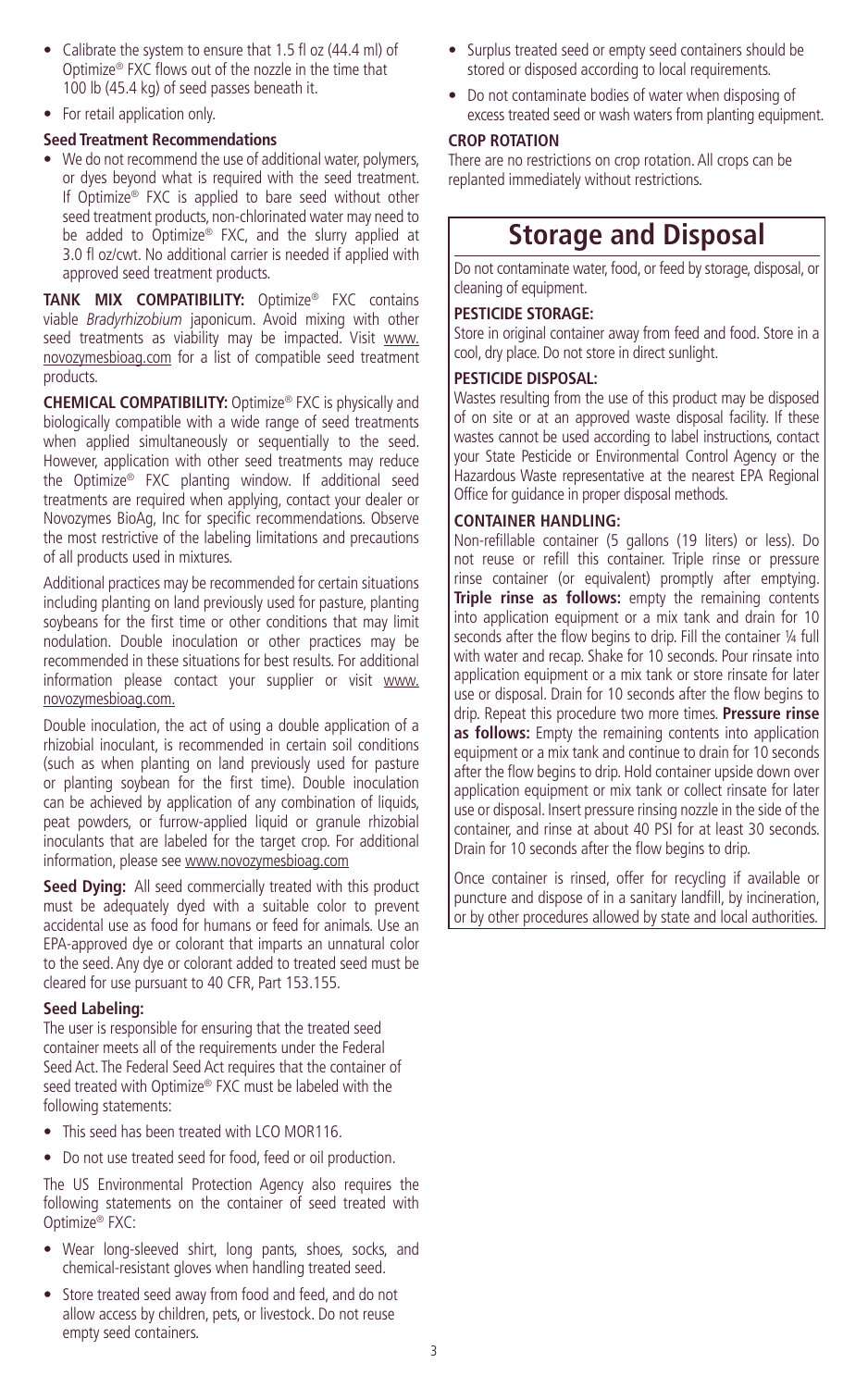# **LIMITS OF LIABILITY AND WARRANTY**

Novozymes BioAg Inc. warrants that this product is reasonably fit for the purposes set forth in the DIRECTIONS FOR USE ("Directions") when used in accordance with those Directions under the conditions described therein. This warranty is also subject to the inherent risks, conditions and limitations stated herein. TO THE EXTENT CONSISTENT WITH APPLICABLE LAW. NO OTHER EXPRESS WARRANTY OR IMPLIED WARRANTY OF FITNESS FOR PARTICULAR PURPOSE, INFRINGEMENT (ALONE OR IN COMBINATION WITH OTHER REGISTERED PRODUCTS) OR MERCHANTABILITY IS MADE.

To the extent consistent with applicable law, buyer and all users are responsible for all loss or damage from use or handling of the product that results from conditions beyond the control of Novozymes BioAg Inc., including, but not limited to, crop injury, ineffectiveness due to such factors as weather conditions at planting, environmental conditions during seed storage, presence of other materials, seed of low quality or low vigor or low germination, or other unintended consequences that may result because of the manner of use or application inconsistent with that set forth in the Directions.

Novozymes does not warrant any product reformulated or repackaged from this product except in accordance with Novozymes BioAg Inc. stewardship requirements and with Novozymes BioAg Inc. express written permission.

TO THE EXTENT CONSISTENT WITH APPLICABLE LAW, THE EXCLUSIVE REMEDY OF THE USER OR BUYER, AND THE LIMIT OF THE LIABILITY OF NOVOZYMES BIOAG INC. OR ANY OTHER SELLER FOR ANY AND ALL LOSSES, INJURIES OR DAMAGES RESULTING FROM THE USE OR HANDLING OF THIS PRODUCT (INCLUDING CLAIMS BASED IN CONTRACT, NEGLIGENCE, STRICT LIABILITY, OTHER TORT OR OTHERWISE) SHALL BE THE PURCHASE PRICE PAID BY THE USER OR BUYER FOR THE QUANTITY OF THIS PRODUCT INVOLVED, OR, AT THE ELECTION OF NOVOZYMES BIOAG INC. OR ANY OTHER SELLER, THE REPLACEMENT OF SUCH QUANTITY, OR, IF NOT ACQUIRED PURCHASE, REPLACEMENT OF SUCH QUANTITY. TO THE EXTENT CONSISTENT WITH APPLICABLE LAW, IN NO EVENT SHALL NOVOZYMES BIOAG INC. OR ANY OTHER SELLER OF THE PRODUCT BE LIABLE FOR ANY INCIDENTAL. CONSEQUENTIAL, PUNITIVE OR SPECIAL DAMAGES.

Upon opening and using this product, buyer and all users are deemed to have accepted the terms of this LIMITS OF LIABILITY AND WARRANTY that may not be varied by any verbal or written agreement. If terms are not acceptable, return at once unopened.

EPA Reg. No.: 73314-25

EPA Est. 73314-WI-002